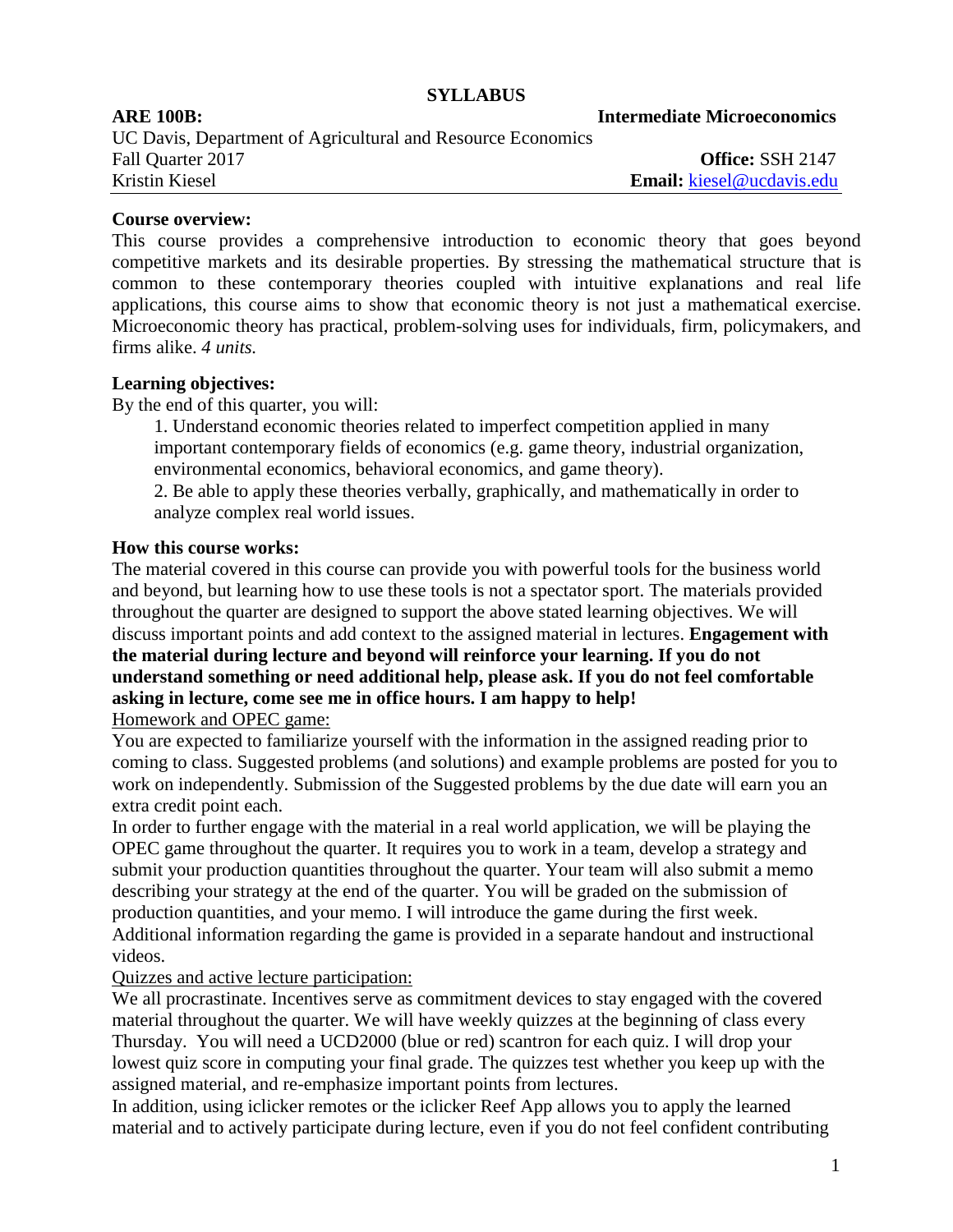verbally in class. It also provides me with instant feedback on where you are in your learning process such that I can re-emphasize important points. **After each class, I'll choose one question that will be used to assign participation points for that lecture. You will receive one point for submitting an answer and an additional point if your submitted answer was correct. If you receive at least 30 points, you will receive full participation credit toward your final grade. No credit will be given if you attend class and your device does not work or if you forget to bring one**. [1](#page-1-0)

#### Exams:

There will be two midterms on Thursday, October  $19<sup>th</sup>$  and on Thursday, November,  $9<sup>th</sup>$ . The final will be held during the scheduled time on Tuesday, December  $12<sup>th</sup>$  from 8am-10am. Please bring a UCD2000 (blue or red) scantron form on the day of exams. The exams consist of multiple choice questions, true/false questions, and analytic questions. **There will be no makeup exams.** If, due to a serious illness or family tragedy, you are unable to take one of the exams, your final grade will be based solely on the remaining assignments and exams. You must contact me immediately with appropriate documentation in order to receive this accommodation.

#### **Prerequisites:** ARE 100A

### **Required: Microeconomics: Theory and Applications with Calculus (Third or Fourth Edition) by Jeffrey Perloff.**

*Note: You should already have a copy of the book from 100A. You can use other editions of the book, or another book of similar content in order to reduce costs. However, you will be responsible for comparing the contents with the required text.* 

*You also have access to the UCSD Intermediate Microeconomics Video Handbook on canvas. This resource is not meant to replace the required textbook, but serves as an additional resource for the content covered in this class.*

## **iClicker2** (campus standard), iclicker Reef App<sup>1</sup>

**Lectures:** T,R: 3:10 – 4:30pm, Everson Hall 176

**Office hours:** T: 9:00 – 10:00am, SSH 2147 R: 11:00 – 12:00noon, SSH 2147 *The best way to meet me outside of office hours is to email me and schedule a time. If you have any problems with this course, or with any other matters that may affect your work in this course, please contact me immediately.*

**Teaching Assistants:**Jessica Rudder (Tuesday sections**,** email: [jrudder@ucdavis.edu\)](mailto:jrudder@ucdavis.edu) Office hours: TBA Hairu Lang (Wednesday sections, email: [hlang@ucdavis.edu\)](mailto:hlang@ucdavis.edu), Office hours: TBA

<span id="page-1-0"></span><sup>&</sup>lt;sup>1</sup> You can choose to opt out of the participation part of your grade. If you decide to do so, you must see me in person in my office hours to discuss this option for grading before the first midterm. In this case, your midterm scores receives a higher weight in your overall grade.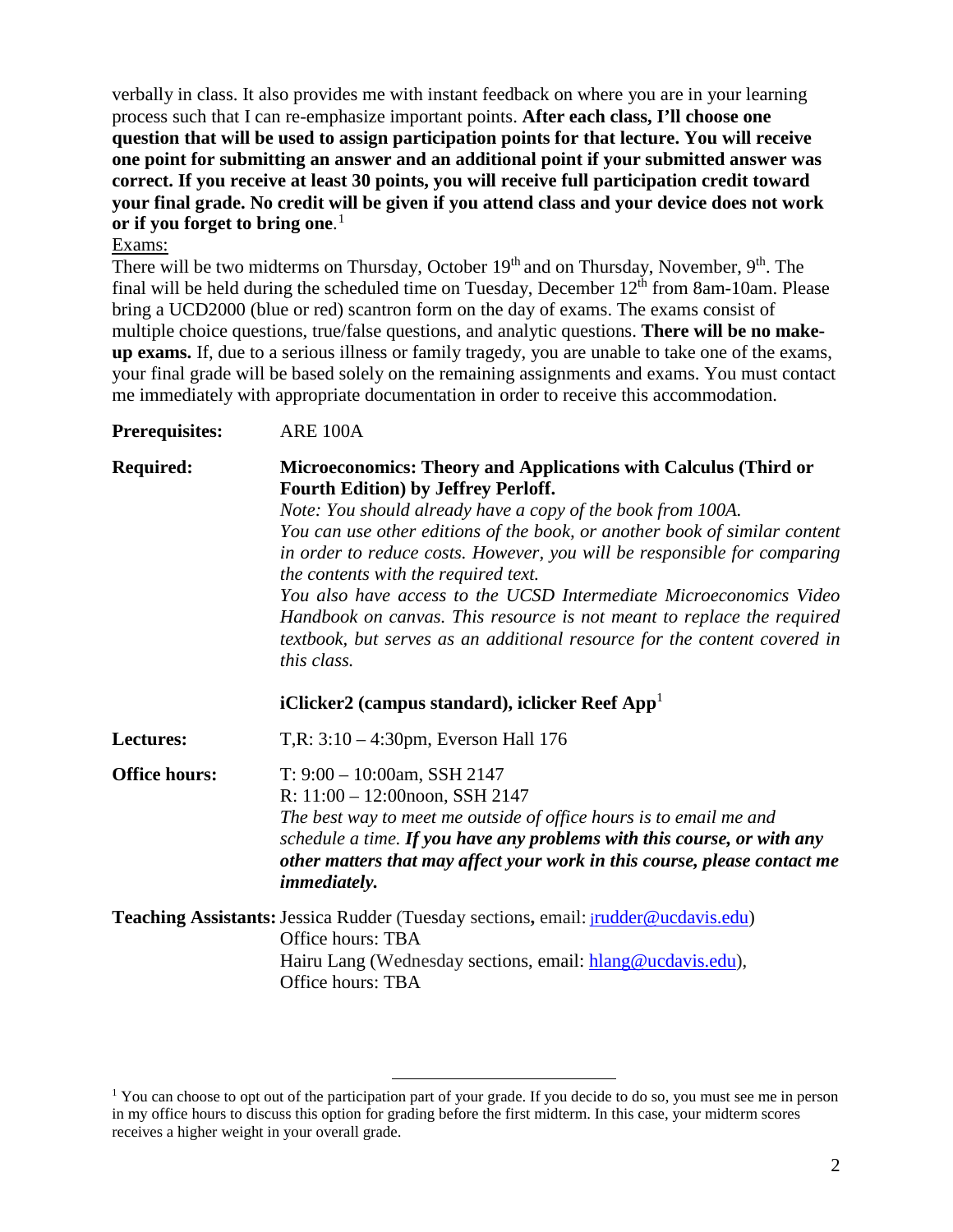### **Grades:**

Your final numerical score will be calculated based on the **OPEC game**, **quizzes, lecture participation**, **two midterms, and a final exam.** Numerical scores will not be converted to letter grades until the end of the quarter and specific letter grades will not be assigned to individual assignments. I will provide feedback on your performance over the course of the quarter, however. The final score breakdown and grade distribution is as follows:

| OPEC game            | 8%             |                        | (40 points; 10 for submission, 30 for memo) |  |  |
|----------------------|----------------|------------------------|---------------------------------------------|--|--|
| <b>Quizzes</b>       | 6%             |                        | $(30 \text{ points})$                       |  |  |
| Participation        | 6%             | $(30 \text{ points})$  |                                             |  |  |
| Midterm1             | 20%            | $(100 \text{ points})$ |                                             |  |  |
| Midterm <sub>2</sub> | 20%            | $(100 \text{ points})$ |                                             |  |  |
| Final                | 40%            | $(200 \text{ points})$ |                                             |  |  |
| 100\% (500 points)   |                |                        |                                             |  |  |
|                      | <b>Percent</b> | <b>Points</b>          | Grade                                       |  |  |
|                      | $93 - 100\%$   | $500 - 465$            | A                                           |  |  |
|                      | $90 - 92\%$    | $464 - 450$            | $A-$                                        |  |  |
|                      | $87 - 89\%$    | $435 - 463$            | $B+$                                        |  |  |
|                      | $83 - 86\%$    | $415 - 434$            | B                                           |  |  |
|                      | $80 - 82\%$    | $400 - 414$            | $B -$                                       |  |  |
|                      | $77 - 79\%$    | $385 - 399$            | $C+$                                        |  |  |
|                      | $73 - 76\%$    | $365 - 384$            | C                                           |  |  |
|                      |                |                        |                                             |  |  |

#### **Tentative schedule:**

| Week                            | <b>Subject</b>                      | <b>Assigned Readings</b>     |
|---------------------------------|-------------------------------------|------------------------------|
|                                 |                                     | (Perloff)                    |
| Week 1 (R 09/28)                | Logistics and ARE 100A review,      | $(100A$ Review: Chapter 1-9) |
|                                 | Monopoly                            | Chapter 11                   |
| Week 2 (T 10/03, R 10/05)       | Monopoly and market power           | Chapter 11                   |
| Week 3 T 10/10, R 10/12)        | Pricing and advertising with        | Chapter 12                   |
|                                 | market power                        |                              |
| Week 4 (T 10/17, R 10/19)       | Pricing and advertising with        | Chapter 12                   |
| <b>Midterm: R 10/19</b>         | market power (cont.)                |                              |
| Week 5 (T 10/24, R 10/26)       | Game Theory and Imperfect           | Chapter 13, 14               |
|                                 | Competition                         |                              |
| Week 6 (T 10/31, R 11/02)       | Imperfect Competition (cont.)       | Chapter 14                   |
|                                 |                                     | (Hastings, 2009)             |
| Week 7 (T 11/07, R 11/09)       | Externalities, Open Access, and     | Chapter 17                   |
| <b>Midterm: R 11/09</b>         | <b>Public Goods</b>                 | (Auffhammer and Kellogg,     |
|                                 |                                     | 2011)                        |
| Week 8 (T 11/14, R 11/16)       | Uncertainty                         | Chapter 16                   |
|                                 |                                     | (Twersky and Kahneman,       |
|                                 |                                     | 1974)                        |
| Week 9 (T 11/21, R 11/23)       | <b>Information Economics</b>        | Chapter 18, 19               |
| Thanksgiving: R 11/23, no class |                                     |                              |
| Week 10 (T 11/28, R 11/30)      | <b>Information Economics</b>        | Chapter 18, 19               |
|                                 |                                     |                              |
| Week 11 (T 12/05, R 12/07)      | <b>OPEC</b> Game debrief and review |                              |
| Last day of instruction: 12/08  |                                     |                              |
|                                 |                                     |                              |
| Final Exam: Tuesday 12/12, 8am  | Comprehensive                       |                              |
|                                 |                                     |                              |